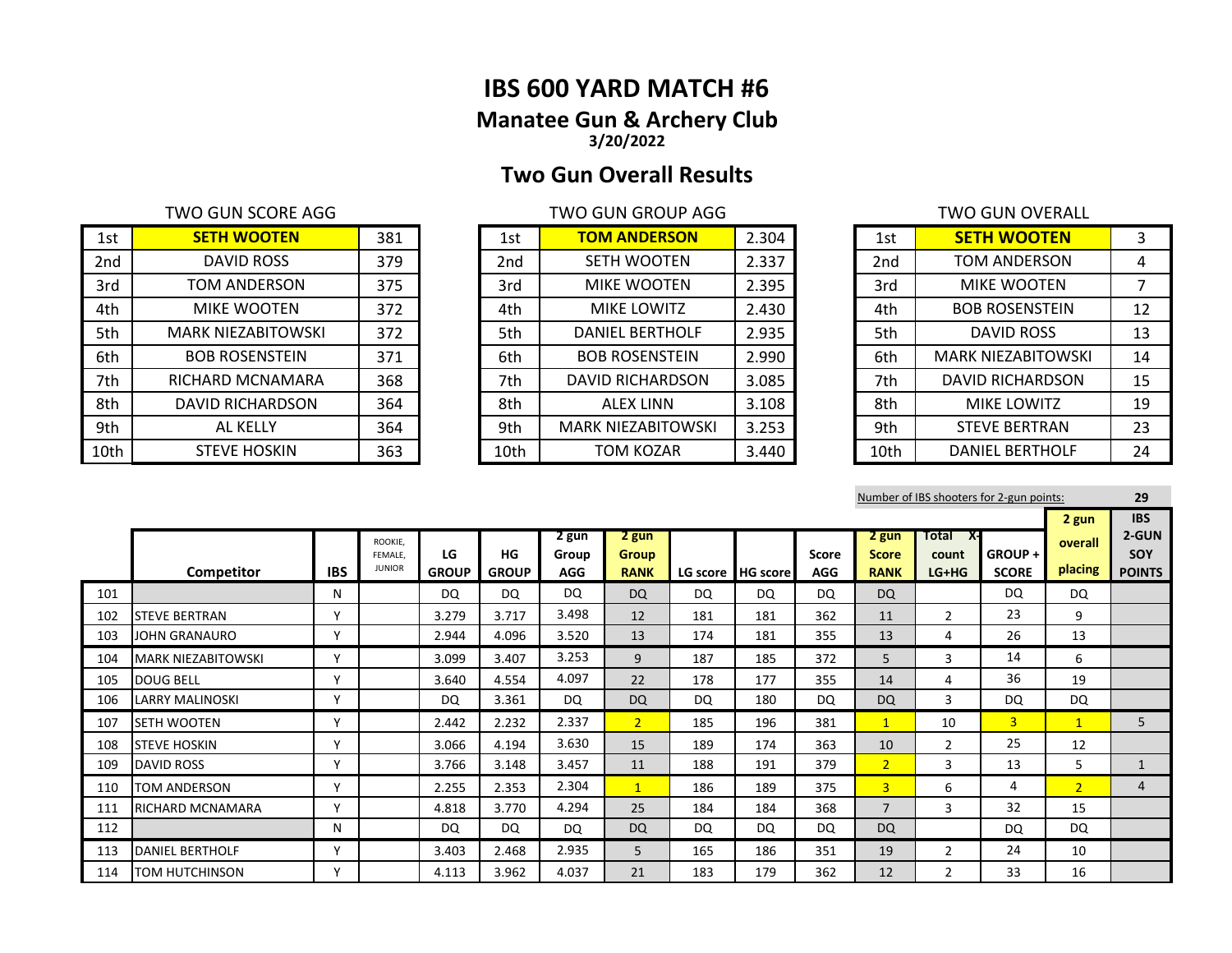|     |                         |            |                          |              |              |            |                |           |                   |              |                |                |                | 2 gun          | <b>IBS</b>     |
|-----|-------------------------|------------|--------------------------|--------------|--------------|------------|----------------|-----------|-------------------|--------------|----------------|----------------|----------------|----------------|----------------|
|     |                         |            | ROOKIE,                  |              |              | 2 gun      | 2 gun          |           |                   |              | 2 gun          | Total<br>X-    |                | overall        | 2-GUN          |
|     |                         |            | FEMALE.<br><b>JUNIOR</b> | LG           | HG           | Group      | Group          |           |                   | <b>Score</b> | <b>Score</b>   | count          | GROUP+         |                | <b>SOY</b>     |
|     | Competitor              | <b>IBS</b> |                          | <b>GROUP</b> | <b>GROUP</b> | <b>AGG</b> | <b>RANK</b>    |           | LG score HG score | <b>AGG</b>   | <b>RANK</b>    | LG+HG          | <b>SCORE</b>   | placing        | <b>POINTS</b>  |
| 115 | <b>AL KELLY</b>         | Y          |                          | 4.643        | 3.687        | 4.165      | 23             | 183       | 181               | 364          | 9              | $\mathbf{1}$   | 32             | 14             |                |
| 116 | <b>BOB ROSENSTEIN</b>   | Y          |                          | 2.490        | 3.490        | 2.990      | 6              | 194       | 177               | 371          | 6              | 6              | 12             | 4              | $\overline{2}$ |
| 201 | DAVE MATHEWS            | Y          |                          | 2.740        | DQ           | DQ         | <b>DQ</b>      | 174       | DQ                | <b>DQ</b>    | <b>DQ</b>      | $\overline{2}$ | DQ             | DQ             |                |
| 202 | LANE RICKMAN            | Y          |                          | 3.767        | 4.031        | 3.899      | 18             | 176       | 173               | 349          | 20             | $\overline{2}$ | 38             | 23             |                |
| 203 | <b>DON BROWNEWELL</b>   | Y          |                          | 3.929        | 3.920        | 3.924      | 19             | 169       | 184               | 353          | 18             | 2              | 37             | 21             |                |
| 204 | JIM HOFFMAN             | Y          |                          | DQ           | 4.992        | DQ         | <b>DQ</b>      | DQ        | 159               | DQ           | <b>DQ</b>      |                | <b>DQ</b>      | <b>DQ</b>      |                |
| 205 | TOM KOZAR               | Y          |                          | 3.075        | 3.806        | 3.440      | 10             | 149       | 187               | 336          | 25             | $\mathbf{1}$   | 35             | 18             |                |
| 206 | AL BENARROCH            | Y          |                          | 4.373        | 3.300        | 3.837      | 17             | 169       | 185               | 354          | 17             | 2              | 34             | 17             |                |
| 207 | <b>ALEX LINN</b>        | Y          |                          | 2.866        | 3.350        | 3.108      | 8              | 171       | 183               | 354          | 16             | 3              | 24             | 11             |                |
| 208 | <b>CORY TOLKSTORF</b>   | Y          |                          | <b>DQ</b>    | 3.313        | <b>DQ</b>  | <b>DQ</b>      | DQ        | 184               | DQ           | <b>DQ</b>      | $\overline{2}$ | DQ             | <b>DQ</b>      |                |
| 209 | <b>MIKE LOWITZ</b>      | Y          |                          | 2.253        | 2.608        | 2.430      | $\overline{4}$ | 165       | 189               | 354          | 15             | 3              | 19             | 8              |                |
| 210 | <b>MIKE WOOTEN</b>      | Y          |                          | 2.747        | 2.043        | 2.395      | $\overline{3}$ | 185       | 187               | 372          | $\overline{4}$ | 5              | $\overline{7}$ | $\overline{3}$ | $\overline{3}$ |
| 211 | <b>BOB LONGO</b>        | Y          |                          | 3.835        | 4.546        | 4.191      | 24             | 165       | 181               | 346          | 21             | $\mathbf{1}$   | 45             | 25             |                |
| 212 | <b>JOE IGNACIO</b>      | Y          |                          | 3.827        | 4.132        | 3.980      | 20             | 163       | 176               | 339          | 24             | 4              | 44             | 24             |                |
| 213 | <b>BARRY WILSON</b>     | Y          |                          | 3.804        | 3.438        | 3.621      | 14             | 172       | 169               | 341          | 23             | $\mathbf{1}$   | 37             | 20             |                |
| 214 | KEITH ARNDT             | Y          |                          | 2.820        | 4.517        | 3.668      | 16             | 168       | 176               | 344          | 22             | 3              | 38             | 22             |                |
| 215 | <b>DAVID RICHARDSON</b> | Y          |                          | 3.252        | 2.917        | 3.085      | $\overline{7}$ | 179       | 185               | 364          | 8              | 7              | 15             | 7              |                |
| 216 | JERRY ESTES             | Y          |                          | 4.543        | DQ           | DQ         | <b>DQ</b>      | 162       | DQ                | DQ           | DQ             | $\overline{2}$ | DQ             | DQ             |                |
| 301 |                         | N          |                          | <b>DQ</b>    | <b>DQ</b>    | DQ         | <b>DQ</b>      | <b>DQ</b> | DQ                | DQ           | <b>DQ</b>      |                | DQ             | <b>DQ</b>      |                |
| 302 |                         | N          |                          | DQ           | <b>DQ</b>    | DQ         | DQ             | DQ        | DQ                | DQ           | <b>DQ</b>      |                | DQ             | DQ             |                |
| 303 |                         | N          |                          | DQ           | DQ           | <b>DQ</b>  | <b>DQ</b>      | DQ        | DQ                | DQ           | <b>DQ</b>      |                | DQ             | DQ             |                |
| 304 |                         | N          |                          | DQ           | DQ           | <b>DQ</b>  | <b>DQ</b>      | DQ        | DQ                | DQ           | <b>DQ</b>      |                | DQ             | <b>DQ</b>      |                |
| 305 |                         | N          |                          | <b>DQ</b>    | DQ           | DQ         | <b>DQ</b>      | DQ        | DQ                | DQ           | DQ             |                | DQ             | DQ             |                |
| 306 |                         | N          |                          | DQ           | DQ           | <b>DQ</b>  | <b>DQ</b>      | <b>DQ</b> | DQ                | DQ           | <b>DQ</b>      |                | <b>DQ</b>      | <b>DQ</b>      |                |
| 307 |                         | N          |                          | DQ           | <b>DQ</b>    | DQ         | <b>DQ</b>      | DQ        | DQ                | DQ           | <b>DQ</b>      |                | DQ             | <b>DQ</b>      |                |
| 308 |                         | N          |                          | DQ           | DQ           | DQ         | DQ             | DQ        | DQ                | DQ           | <b>DQ</b>      |                | <b>DQ</b>      | DQ             |                |
| 309 |                         | N          |                          | DQ           | DQ           | <b>DQ</b>  | <b>DQ</b>      | DQ        | DQ                | DQ           | <b>DQ</b>      |                | DQ             | DQ             |                |
| 310 |                         | N          |                          | DQ           | DQ           | DQ         | <b>DQ</b>      | DQ        | DQ                | DQ           | <b>DQ</b>      |                | DQ             | DQ             |                |
| 311 |                         | N          |                          | DQ           | DQ           | DQ         | DQ             | DQ        | DQ                | DQ           | <b>DQ</b>      |                | DQ             | DQ             |                |
| 312 |                         | N          |                          | DQ           | DQ           | DQ         | DQ             | DQ        | DQ                | DQ           | <b>DQ</b>      |                | DQ             | DQ             |                |
| 313 |                         | N          |                          | DQ           | DQ           | DQ         | DQ             | DQ        | DQ                | DQ           | <b>DQ</b>      |                | DQ             | DQ             |                |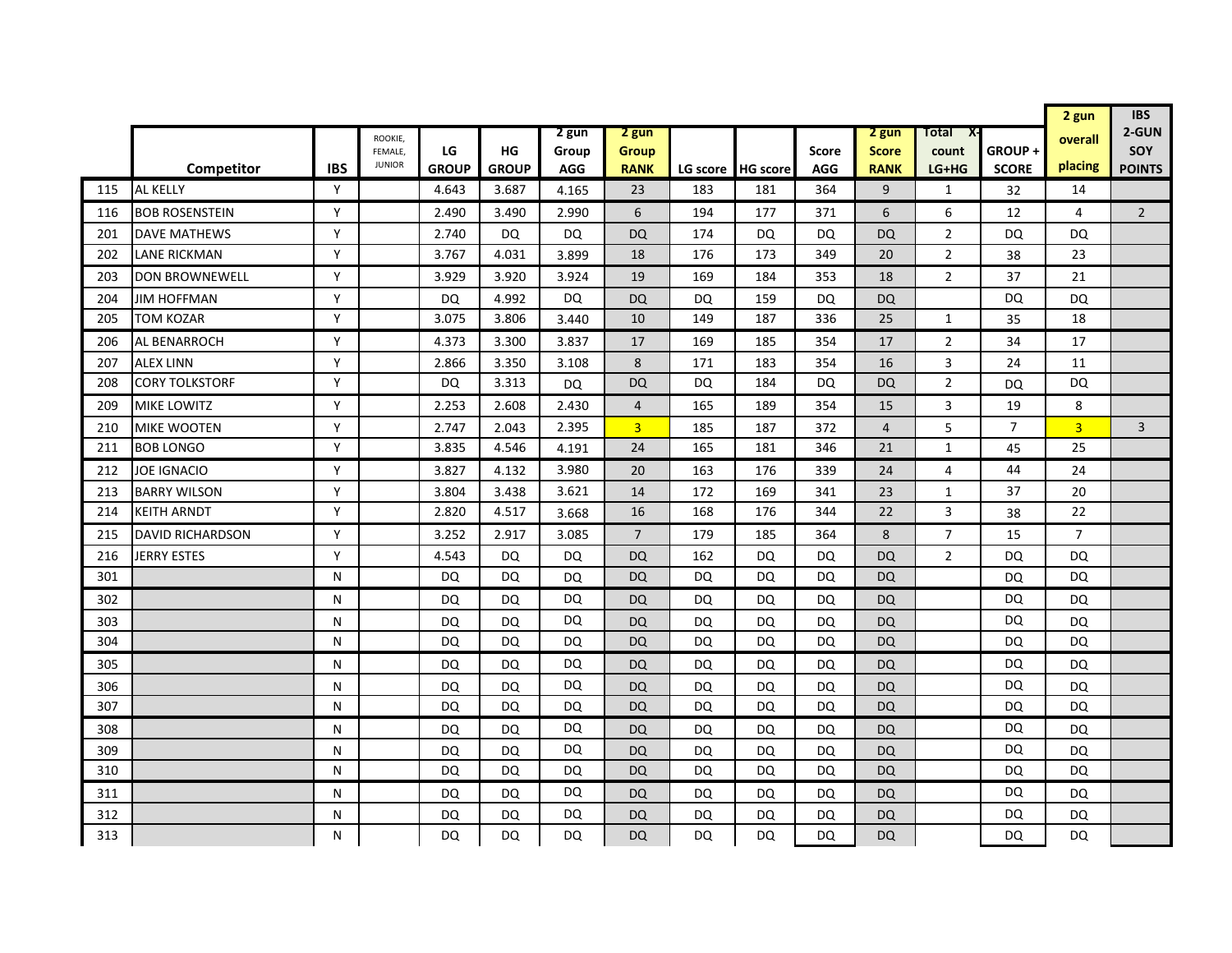## **IBS 600 YARD MATCH #6**

### **Manatee Gun & Archery Club 3/20/2022**

### **HEAVY GUN RESULTS**

|      | <b>HEAVY GUN SCORE AGG</b> |     |
|------|----------------------------|-----|
| 1ST  | <b>SETH WOOTEN</b>         | 196 |
| 2ND  | <b>DAVID ROSS</b>          | 191 |
| 3RD  | <b>TOM ANDERSON</b>        | 189 |
| 4TH  | <b>MIKE LOWITZ</b>         | 189 |
| 5TH  | MIKE WOOTEN                | 187 |
| 6TH  | TOM KOZAR                  | 187 |
| 7TH  | <b>DANIEL BERTHOLF</b>     | 186 |
| 8TH  | <b>DAVID RICHARDSON</b>    | 185 |
| 9TH  | AL BENARROCH               | 185 |
| 10TH | MARK NIEZABITOWSKI         | 185 |

|       | <b>HEAVY GUN GROUP AGG</b> |                 |     | <b>HEAVY GUN SCORE AGG</b> |      |
|-------|----------------------------|-----------------|-----|----------------------------|------|
|       |                            |                 |     |                            |      |
| 2.043 | <b>MIKE WOOTEN</b>         | 1ST             | 196 | <b>SETH WOOTEN</b>         | 1ST  |
| 2.232 | <b>SETH WOOTEN</b>         | 2 <sub>nd</sub> | 191 | DAVID ROSS                 | 2ND  |
| 2.353 | TOM ANDERSON               | 3rd             | 189 | TOM ANDERSON               | 3RD  |
| 2.468 | <b>DANIEL BERTHOLF</b>     | 4th             | 189 | <b>MIKE LOWITZ</b>         | 4TH  |
| 2.608 | <b>MIKE LOWITZ</b>         | 5th             | 187 | <b>MIKE WOOTEN</b>         | 5TH  |
| 2.917 | DAVID RICHARDSON           | 6th             | 187 | TOM KOZAR                  | 6TH  |
| 3.148 | <b>DAVID ROSS</b>          | 7th             | 186 | <b>DANIEL BERTHOLF</b>     | 7TH  |
| 3.300 | AL BENARROCH               | 8th             | 185 | DAVID RICHARDSON           | 8TH  |
| 3.313 | <b>CORY TOLKSTORF</b>      | 9th             | 185 | AL BENARROCH               | 9TH  |
| 3.350 | <b>ALEX LINN</b>           | 10th            | 185 | <b>MARK NIEZABITOWSKI</b>  | 10TH |

|     | <b>HEAVY GUN SINGLE TARGET HIGHEST SCORE</b> |                 |              |  |     | <b>HEAVY GUN SINGLE TARGET SMALLEST GROUP</b> |    |       | 12th | TOM KOZAR                  |    |
|-----|----------------------------------------------|-----------------|--------------|--|-----|-----------------------------------------------|----|-------|------|----------------------------|----|
| 1ST | MIKE WOOTEN                                  | EΩ              | .774         |  | 1ST | MIKE WOOTEN                                   | 50 |       | 13th | RICHARD MCNAMARA           |    |
| 2nd | <b>MIKE LOWITZ</b>                           | <b>FO</b><br>JU | 1.077<br>z.u |  | 2ND | <b>DAVID ROSS</b>                             | 49 | 1.236 |      |                            |    |
| 3rd | <b>STEVE HOSKIN</b>                          | r o<br>JU       | .544         |  | 3RD | <b>DAVID RICHARDSON</b>                       | 44 | 521   |      | Number of HG IBS shooters: | 29 |

| <b>HEAVY GUN GROUP AGG</b>      |    |       |      | <b>HEAVY GUN OVERALL</b>  |    |
|---------------------------------|----|-------|------|---------------------------|----|
| <b>MIKE WOOTEN</b>              |    | 2.043 | 1ST  | <b>SETH WOOTEN</b>        | 3  |
| <b>SETH WOOTEN</b>              |    | 2.232 | 2ND  | <b>MIKE WOOTEN</b>        | 6  |
| TOM ANDERSON                    |    | 2.353 | 3RD  | TOM ANDERSON              | 6  |
| <b>DANIEL BERTHOLF</b>          |    | 2.468 | 4TH  | MIKE LOWITZ               | 9  |
| MIKE LOWITZ                     |    | 2.608 | 5TH  | DAVID ROSS                | 9  |
| DAVID RICHARDSON                |    | 2.917 | 6TH  | <b>DANIEL BERTHOLF</b>    | 11 |
| <b>DAVID ROSS</b>               |    | 3.148 | 7TH  | <b>DAVID RICHARDSON</b>   | 14 |
| AL BENARROCH                    |    | 3.300 | 8TH  | AL BENARROCH              | 17 |
| <b>CORY TOLKSTORF</b>           |    | 3.313 | 9TH  | <b>CORY TOLKSTORF</b>     | 20 |
| <b>ALEX LINN</b>                |    | 3.350 | 10TH | <b>MARK NIEZABITOWSKI</b> | 22 |
|                                 |    |       | 11th | <b>ALEX LINN</b>          | 24 |
| UN SINGLE TARGET SMALLEST GROUP |    |       | 12th | <b>TOM KOZAR</b>          | 24 |
| MIKE WOOTEN                     | 50 | 0.774 | 13th | RICHARD MCNAMARA          | 29 |

|    |                        |             | <b>RELAY</b>     | ROOKIE,<br>FEMALE. |       |                | <b>HG TARGET 1</b> |         |                         | <b>HG TARGET 2</b> |           |                           | <b>HG TARGET 3</b> |    |                | <b>HG TARGET 4</b> | <b>SCORE</b> | <b>SCORE</b>   | X              | <b>GROUP</b> | <b>GROUP</b>   | <b>GROUP</b>   | OVERALL        |   | <b>SOY Points</b>         |              |    |
|----|------------------------|-------------|------------------|--------------------|-------|----------------|--------------------|---------|-------------------------|--------------------|-----------|---------------------------|--------------------|----|----------------|--------------------|--------------|----------------|----------------|--------------|----------------|----------------|----------------|---|---------------------------|--------------|----|
|    | Competitor             |             | <b>IBS</b> BENCH | <b>JUNIOR</b>      | Score | $\times$       | Group              | Score X |                         | Group Score        |           | $\boldsymbol{\mathsf{X}}$ | Group Score        |    | $\mathsf{X}$   | Group              | AGG          | <b>RANK</b>    | <b>TOTAL</b>   | AGG          | <b>RANK</b>    | SCORE)         | <b>PLACE</b>   |   | Score Group Overall Total |              |    |
| 1  |                        | N           | 101              |                    |       |                |                    |         |                         |                    |           |                           |                    |    |                |                    | DQ           | DQ             |                | DQ           | <b>DQ</b>      | <b>DQ</b>      | DQ             |   |                           |              |    |
| 2  | <b>STEVE BERTRAN</b>   |             | 102              |                    | 48    |                | 3.111              | 46      |                         | 3.163              | 45        |                           | 4.349              | 42 |                | 4.243              | 181          | 16             |                | 3.717        | 16             | 32             | 16             |   |                           |              |    |
| 3  | JOHN GRANAURO          |             | 103              |                    | 48    | $\overline{2}$ | 3.592              | 45      |                         | 3.000              | 45        |                           | 3.017              | 43 |                | 6.773              | 181          | 17             | $\overline{a}$ | 4.096        | 22             | 39             | 19             |   |                           |              |    |
|    | MARK NIEZABITOWSKI     | ٧           | 104              |                    | 47    |                | 2.241              | 44      |                         | 2.693              | 48        |                           | 3.080              | 46 |                | 5.615              | 185          | 10             | 2              | 3.407        | 12             | 22             | 10             |   |                           |              |    |
|    | DOUG BELL              |             | 105              |                    | 43    |                | 3.300              | 47      | $\overline{2}$          | 3.883              | 41        |                           | 7.243              | 46 |                | 3.788              | 177          | 22             | $\overline{3}$ | 4.554        | 27             | 49             | 27             |   |                           |              |    |
|    | <b>LARRY MALINOSKI</b> |             | 106              |                    | 43    |                | 3.655              | 49      | 3                       | 2.816              | 42        |                           | 2.364              | 46 |                | 4.608              | 180          | 19             | 3              | 3.361        | 11             | 30             | 14             |   |                           |              |    |
|    | <b>SETH WOOTEN</b>     |             | 107              |                    | 49    |                | 2.036              | 49      | $\overline{\mathbf{3}}$ | 2.652              | 49        |                           | 2.016              | 49 | $\overline{2}$ | 2.225              | 196          |                | $\overline{7}$ | 2.232        | $\overline{2}$ | $\overline{3}$ | $\mathbf{1}$   | 5 | 4                         | 5.           | 14 |
| 8  | <b>STEVE HOSKIN</b>    |             | 108              |                    | 41    |                | 2.959              | 50      |                         | 2.544              | 44        |                           | 2.611              | 39 |                | 8.662              | 174          | 25             | $\mathbf{1}$   | 4.194        | 24             | 49             | 25             |   |                           |              |    |
| 9  | <b>DAVID ROSS</b>      | $\mathbf v$ | 109              |                    | 47    |                | 3.815              | 49      |                         | 3.319              | 49        |                           | 1.236              | 46 |                | 4.220              | 191          | $\overline{2}$ | 2              | 3.148        |                | 9              | 5 <sup>2</sup> | 4 |                           | $\mathbf{1}$ | 5  |
| 10 | TOM ANDERSON           | $\mathbf v$ | 110              |                    | 48    | 3              | .664               | 48      |                         | 2.513              | 47        |                           | 2.234              | 46 |                | 3.000              | 189          | 3              | 5              | 2.353        | $\overline{3}$ | 6              | $\overline{3}$ | 3 | 3                         | 3            | 9  |
| 11 | RICHARD MCNAMARA       |             | 111              |                    | 46    |                | 3.797              | 45      |                         | 2.379              | 43        |                           | 6.209              | 50 |                | 2.695              | 184          | 12             | 1              | 3.770        | 17             | 29             | 13             |   |                           |              |    |
| 12 |                        | N           | 112              |                    |       |                |                    |         |                         |                    |           |                           |                    |    |                |                    | DQ           | <b>DQ</b>      |                | <b>DQ</b>    | <b>DQ</b>      | <b>DQ</b>      | DQ             |   |                           |              |    |
| 13 | DANIEL BERTHOLF        |             | 113              |                    | 48    |                | 2.663              | 49      | $\overline{2}$          | 2.219              | 46        |                           | 2.719              | 43 |                | 2.270              | 186          |                | $\overline{2}$ | 2.468        |                | 11             | 6              |   | $\overline{2}$            |              | 2  |
| 14 | TOM HUTCHINSON         |             | 114              |                    | 45    |                | 3.882              | 45      |                         | 5.007              | 45        |                           | 4.490              | 44 |                | 2.468              | 179          | 20             | -1             | 3.962        | 20             | 40             | 21             |   |                           |              |    |
| 15 | AL KELLY               | <b>V</b>    | 115              |                    | 46    |                | 4.630              | 46      |                         | 4.548              | 48        |                           | 3.491              | 41 |                | 2.080              | 181          | 15             |                | 3.687        | 15             | 30             | 15             |   |                           |              |    |
| 16 | <b>BOB ROSENSTEIN</b>  | ν           | 116              |                    | 44    |                | 2.833              | 44      |                         | 2.431              | 46        |                           | 3.176              | 43 |                | 5.519              | 177          | 21             | 2              | 3.490        | 14             | 35             | 18             |   |                           |              |    |
| 17 | <b>DAVE MATHEWS</b>    |             | 201              |                    | 47    |                | 3.066              | 47      |                         | 3.572              | <b>DQ</b> |                           | <b>DQ</b>          | 47 |                | 2.162              | DQ           | DQ             | $\mathbf{1}$   | DQ           | DQ             | <b>DQ</b>      | <b>DQ</b>      |   |                           |              |    |
| 18 | <b>LANE RICKMAN</b>    |             | 202              |                    | 46    |                | 2.900              | 47      |                         | 3.970              | 39        |                           | 4.365              | 41 |                | 4.889              | 173          | 26             |                | 4.031        | 21             | 47             | 24             |   |                           |              |    |
| 19 | DON BROWNEWELL         |             | 203              |                    | 46    |                | 3.864              | 48      |                         | 2.194              | 46        |                           | 4.992              | 44 |                | 4.629              | 184          | 13             | 2              | 3.920        | 19             | 32             | 17             |   |                           |              |    |
| 20 | <b>IIM HOFFMAN</b>     |             | 204              |                    | 41    |                | 5.086              | 34      |                         | 4.387              | 41        |                           | 6.251              | 43 |                | 4.244              | 159          | 28             |                | 4.992        | 28             | 56             | 28             |   |                           |              |    |
| 21 | TOM KOZAR              |             | 205              |                    | 47    |                | 4.790              | 48      |                         | 3.650              | 45        |                           | 3.300              | 47 |                | 3.483              | 187          |                |                | 3.806        | 18             | 24             | 12             |   |                           |              |    |
| 22 | AL BENARROCH           |             | 206              |                    | 45    |                | 3.657              | 48      |                         | 2.007              | 48        |                           | 3.741              | 44 |                | 3.796              | 185          | q              |                | 3.300        | 8              | 17             | 8              |   |                           |              |    |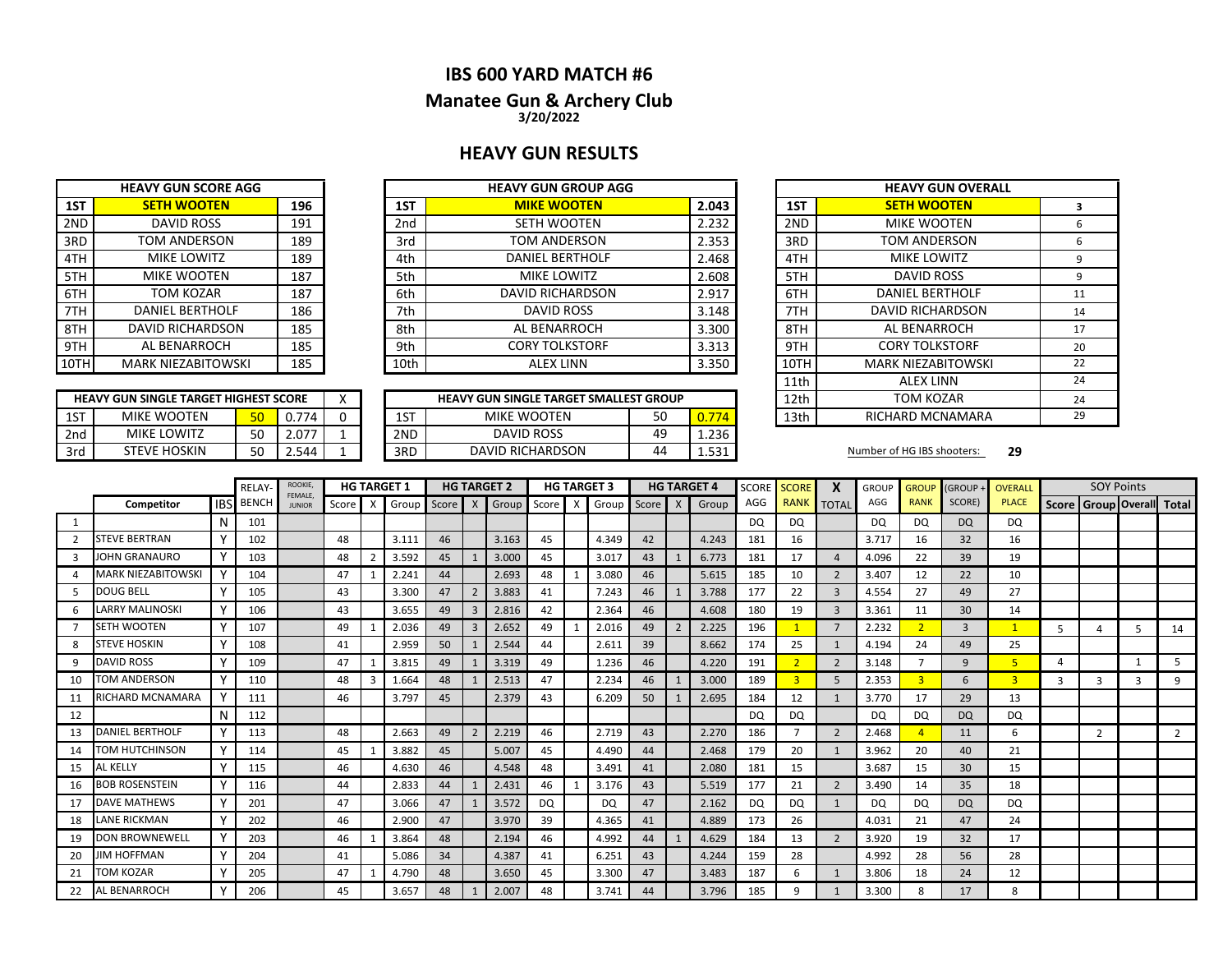|    |                         |              | RELAY-       | ROOKIE,                  |       |              | <b>HG TARGET 1</b> |         |   | <b>HG TARGET 2</b> |    |              | <b>HG TARGET 3</b>  |         | <b>HG TARGET 4</b> |           | SCORE SCORE    | $\boldsymbol{\mathsf{x}}$ | <b>GROUP</b> | <b>GROUP</b> | (GROUP    | <b>OVERALL</b> |                | <b>SOY Points</b> |   |                           |
|----|-------------------------|--------------|--------------|--------------------------|-------|--------------|--------------------|---------|---|--------------------|----|--------------|---------------------|---------|--------------------|-----------|----------------|---------------------------|--------------|--------------|-----------|----------------|----------------|-------------------|---|---------------------------|
|    | Competitor              | <b>IBS</b>   | <b>BENCH</b> | FEMALE.<br><b>JUNIOR</b> | Score | $\mathsf{X}$ | Group              | Score X |   |                    |    |              | Group Score X Group | Score X | Group              | AGG       |                | RANK TOTAL                | AGG          | <b>RANK</b>  | SCORE)    | <b>PLACE</b>   |                |                   |   | Score Group Overall Total |
| 23 | <b>ALEX LINN</b>        |              | 207          |                          | 45    |              | 3.472              | 44      |   | 3.935              | 48 | 1            | 3.148               | 46      | 2.843              | 183       | 14             | 1                         | 3.350        | 10           | 24        | 11             |                |                   |   |                           |
| 24 | <b>CORY TOLKSTORF</b>   | Y            | 208          |                          | 43    |              | 3.291              | 48      |   | 2.599              | 46 |              | 4.677               | 47      | 2.684              | 184       | 11             | 1                         | 3.313        | 9            | 20        | 9              |                |                   |   |                           |
| 25 | <b>MIKE LOWITZ</b>      | <b>V</b>     | 209          |                          | 43    |              | 2.428              | 50      | 1 | 2.077              | 49 | 1            | 3.557               | 47      | 2.368              | 189       | $\overline{A}$ | $\overline{3}$            | 2.608        |              | 9         | $\overline{4}$ | $\overline{2}$ | $\mathbf{1}$      | 2 | 5                         |
| 26 | MIKE WOOTEN             | Y            | 210          |                          | 50    |              | 0.774              | 43      |   | 2.016              | 49 | $\mathbf{1}$ | 2.195               | 45      | 3.185              | 187       | 5              | 1                         | 2.043        |              | 6         | $\overline{2}$ |                | 5                 | Δ | 10                        |
| 27 | <b>BOB LONGO</b>        | $\vee$       | 211          |                          | 44    |              | 5.942              | 44      |   | 4.048              | 46 |              | 3.499               | 47      | 4.694              | 181       | 18             |                           | 4.546        | 26           | 44        | 22             |                |                   |   |                           |
| 28 | <b>JOE IGNACIO</b>      | Y            | 212          |                          | 44    |              | 5.365              | 35      |   | 4.384              | 49 |              | 2.736               | 48      | 4.044              | 176       | 23             | $\overline{3}$            | 4.132        | 23           | 46        | 23             |                |                   |   |                           |
| 29 | <b>BARRY WILSON</b>     | v            | 213          |                          | 45    |              | 4.015              | 39      |   | 3.496              | 40 |              | 3.559               | 45      | 2.680              | 169       | 27             |                           | 3.438        | 13           | 40        | 20             |                |                   |   |                           |
| 30 | <b>KEITH ARNDT</b>      | $\mathsf{v}$ | 214          |                          | 46    |              | 2.912              | 47      |   | 3.839              | 44 |              | 6.468               | 39      | 4.849              | 176       | 24             | $\overline{2}$            | 4.517        | 25           | 49        | 26             |                |                   |   |                           |
| 31 | <b>DAVID RICHARDSON</b> | v            | 215          |                          | 44    |              | 1.531              | 49      |   | 2.800              | 46 | -1           | 2.935               | 46      | 4.402              | 185       | 8              | $\overline{a}$            | 2.917        | 6            | 14        | $\overline{7}$ |                |                   |   |                           |
| 32 |                         | <b>N</b>     | 216          |                          |       |              |                    |         |   |                    |    |              |                     |         |                    | DQ        | <b>DQ</b>      |                           | DQ           | DQ           | <b>DQ</b> | DQ             |                |                   |   |                           |
| 33 |                         | N            | 301          |                          |       |              |                    |         |   |                    |    |              |                     |         |                    | DQ        | <b>DQ</b>      |                           | DQ           | DQ           | <b>DQ</b> | DQ             |                |                   |   |                           |
| 34 |                         | N            | 302          |                          |       |              |                    |         |   |                    |    |              |                     |         |                    | DQ        | <b>DQ</b>      |                           | DQ           | DQ           | <b>DQ</b> | DQ             |                |                   |   |                           |
| 35 |                         | N            | 303          |                          |       |              |                    |         |   |                    |    |              |                     |         |                    | DQ        | <b>DQ</b>      |                           | <b>DQ</b>    | DQ           | <b>DQ</b> | <b>DQ</b>      |                |                   |   |                           |
| 36 |                         | N            | 304          |                          |       |              |                    |         |   |                    |    |              |                     |         |                    | DQ        | DQ             |                           | DQ           | DQ           | <b>DQ</b> | DQ             |                |                   |   |                           |
| 37 |                         | N            | 305          |                          |       |              |                    |         |   |                    |    |              |                     |         |                    | DQ        | DQ             |                           | DQ           | DQ           | <b>DQ</b> | <b>DQ</b>      |                |                   |   |                           |
| 38 |                         | N            | 306          |                          |       |              |                    |         |   |                    |    |              |                     |         |                    | <b>DQ</b> | <b>DQ</b>      |                           | DQ           | DQ           | <b>DQ</b> | <b>DQ</b>      |                |                   |   |                           |
| 39 |                         | N            | 307          |                          |       |              |                    |         |   |                    |    |              |                     |         |                    | DQ        | <b>DQ</b>      |                           | <b>DQ</b>    | DQ           | <b>DQ</b> | DQ             |                |                   |   |                           |
| 40 |                         | N            | 308          |                          |       |              |                    |         |   |                    |    |              |                     |         |                    | <b>DQ</b> | DQ             |                           | DQ           | DQ           | <b>DQ</b> | DQ.            |                |                   |   |                           |
| 41 |                         | N            | 309          |                          |       |              |                    |         |   |                    |    |              |                     |         |                    | <b>DQ</b> | DQ             |                           | DQ           | DQ.          | <b>DQ</b> | DQ             |                |                   |   |                           |
| 42 |                         | N            | 310          |                          |       |              |                    |         |   |                    |    |              |                     |         |                    | DQ        | <b>DQ</b>      |                           | <b>DQ</b>    | DQ           | <b>DQ</b> | DQ             |                |                   |   |                           |
| 43 |                         | N            | 311          |                          |       |              |                    |         |   |                    |    |              |                     |         |                    | DQ        | DQ             |                           | DQ           | DQ           | <b>DQ</b> | DQ             |                |                   |   |                           |
| 44 |                         | N            | 312          |                          |       |              |                    |         |   |                    |    |              |                     |         |                    | DQ        | <b>DQ</b>      |                           | DQ           | DQ           | DQ.       | DQ             |                |                   |   |                           |
| 45 |                         | N            | 313          |                          |       |              |                    |         |   |                    |    |              |                     |         |                    | DQ        | DQ             |                           | <b>DQ</b>    | DQ           | <b>DQ</b> | DQ             |                |                   |   |                           |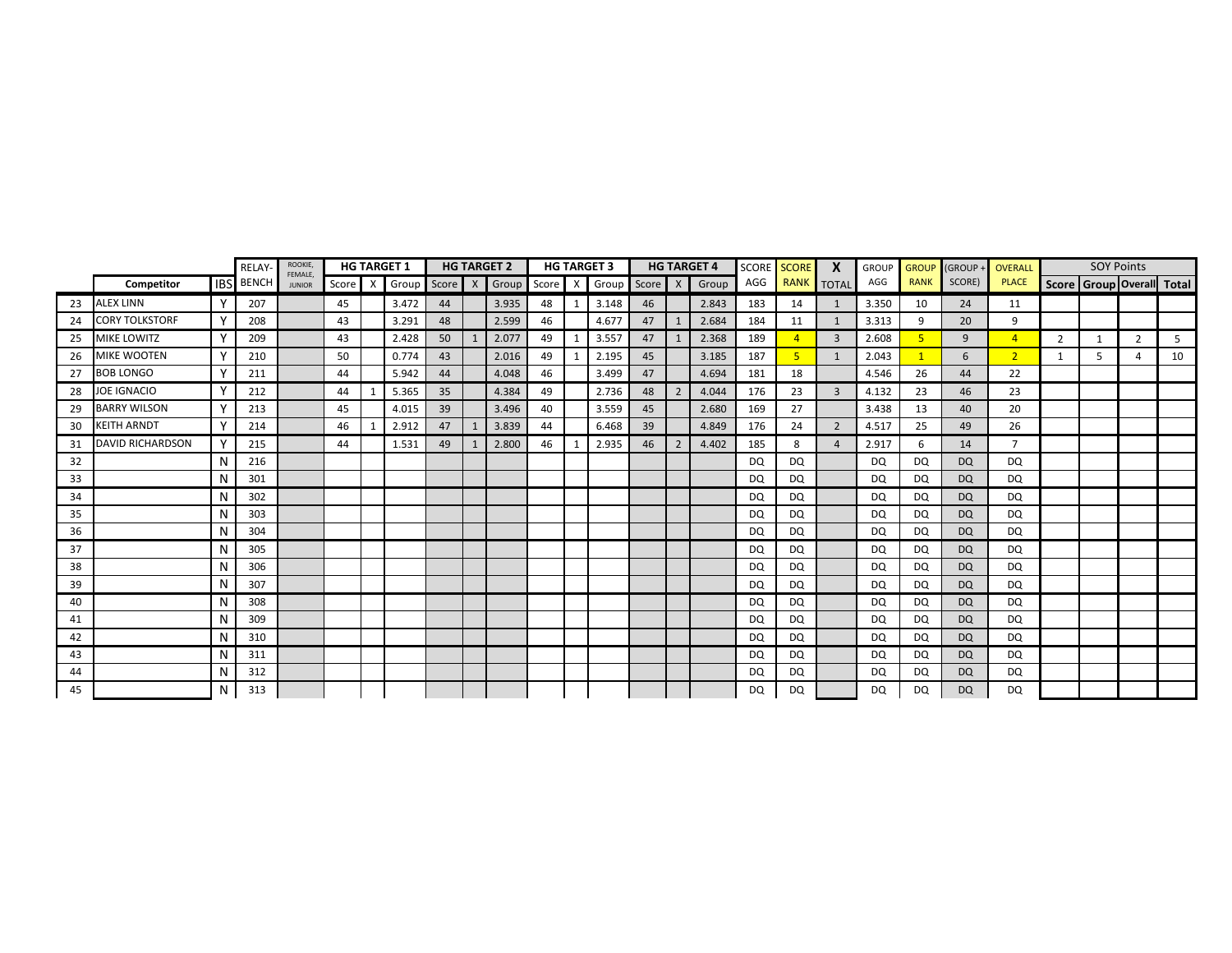## **IBS 600 YARD MATCH #6**

### **3/20/2022 Manatee Gun & Archery Club**

### **LIGHT GUN RESULTS**

|     | <b>LIGHT GUN SCORE AGG</b> |     |
|-----|----------------------------|-----|
| 1ST | <b>BOB ROSENSTEIN</b>      | 194 |
| 2ND | <b>STEVE HOSKIN</b>        | 189 |
| 3RD | <b>DAVID ROSS</b>          | 188 |
| 4TH | <b>MARK NIEZABITOWSKI</b>  | 187 |
| 5TH | <b>TOM ANDERSON</b>        | 186 |
| 6TH | <b>SETH WOOTEN</b>         | 185 |
| 7TH | <b>MIKE WOOTEN</b>         | 185 |
| 8TH | RICHARD MCNAMARA           | 184 |
| 9TH | <b>TOM HUTCHINSON</b>      | 183 |
|     | <b>AL KELLY</b>            | 183 |

| LIGHT GUN SINGLE TARGET HIGHEST SCORE |                                    |    |       |  |  |  |  |  |  |  |  |  |
|---------------------------------------|------------------------------------|----|-------|--|--|--|--|--|--|--|--|--|
| 1ST                                   | <b>TOM ANDERSON</b><br>1.749<br>50 |    |       |  |  |  |  |  |  |  |  |  |
| 2ND                                   | <b>LANF RICKMAN</b>                | 50 | 2.347 |  |  |  |  |  |  |  |  |  |
| 3RD                                   | DAVID ROSS                         | 50 | 2475  |  |  |  |  |  |  |  |  |  |

|      | LIGHT GUN SCORE AGG   |     |      | LIGHT GUN GROUP AGG   |       |      | LIGHT GUN O'           |
|------|-----------------------|-----|------|-----------------------|-------|------|------------------------|
| 1ST  | <b>BOB ROSENSTEIN</b> | 194 | 1ST  | <b>MIKE LOWITZ</b>    | 2.253 | 1ST  | <b>BOB ROSENSTE</b>    |
| 2ND  | <b>STEVE HOSKIN</b>   | 189 | 2nd  | TOM ANDERSON          | 2.255 | 2ND  | <b>TOM ANDERSO</b>     |
| 3RD  | DAVID ROSS            | 188 | 3rd  | <b>SETH WOOTEN</b>    | 2.442 | 3RD  | <b>SETH WOOTER</b>     |
| 4TH  | MARK NIEZABITOWSKI    | 187 | 4th  | <b>BOB ROSENSTEIN</b> | 2.490 | 4TH  | <b>STEVE HOSKIN</b>    |
| 5TH  | TOM ANDERSON          | 186 | 5th  | DAVE MATHEWS          | 2.740 | 5TH  | <b>MIKE WOOTER</b>     |
| 6TH  | SETH WOOTEN           | 185 | 6th  | <b>MIKE WOOTEN</b>    | 2.747 | 6TH  | <b>MARK NIEZABITOV</b> |
| 7TH  | <b>MIKE WOOTEN</b>    | 185 | 7th  | <b>KEITH ARNDT</b>    | 2.820 | 7TH  | <b>DAVE MATHEW</b>     |
| 8TH  | RICHARD MCNAMARA      | 184 | 8th  | ALEX LINN             | 2.866 | 8TH  | <b>DAVID ROSS</b>      |
| 9TH  | TOM HUTCHINSON        | 183 | 9th  | <b>JOHN GRANAURO</b>  | 2.944 | 9TH  | <b>MIKE LOWITZ</b>     |
| 10TH | AL KELLY              | 183 | 10th | <b>STEVE HOSKIN</b>   | 3.066 | 10TH | <b>JOHN GRANAUR</b>    |

|     | LIGHT GUN SINGLE TARGET HIGHEST SCORE |    |                   | $\lambda$ |     | LIGHT GUN SINGLE TARGET SMALLEST GROUP |    |       | 12th | <b>STEVE BERTRAN</b>       |    |
|-----|---------------------------------------|----|-------------------|-----------|-----|----------------------------------------|----|-------|------|----------------------------|----|
| 1ST | TOM ANDERSON                          | π∩ | .749              |           | 1ST | <b>MARK NIEZABITOWSKI</b>              | 49 |       | 13th | <b>ALEX LINN</b>           |    |
| 2ND | LANE RICKMAN                          | 50 | 2.347             |           | 2nd | <b>MIKE LOWITZ</b>                     | 46 | 521   |      |                            |    |
| 3RD | <b>DAVID ROSS</b>                     | 50 | 2.47 <sup>5</sup> |           | 3rd | SETH WOOTEN                            | 4  | 1.582 |      | Number of LG IBS shooters: | 30 |

| <b>LIGHT GUN GROUP AGG</b>     |       |       |                       | <b>LIGHT GUN OVERALL</b>  |    |
|--------------------------------|-------|-------|-----------------------|---------------------------|----|
| <b>MIKE LOWITZ</b>             | 2.253 | 1ST   | <b>BOB ROSENSTEIN</b> | 5                         |    |
| TOM ANDERSON                   | 2.255 | 2ND   | TOM ANDERSON          | 7                         |    |
| SETH WOOTEN                    |       | 2.442 | 3RD                   | <b>SETH WOOTEN</b>        | 9  |
| <b>BOB ROSENSTEIN</b>          |       | 2.490 | 4TH                   | <b>STEVE HOSKIN</b>       | 12 |
| <b>DAVE MATHEWS</b>            |       | 2.740 | 5TH                   | <b>MIKE WOOTEN</b>        | 13 |
| <b>MIKE WOOTEN</b>             |       | 2.747 | 6TH                   | <b>MARK NIEZABITOWSKI</b> | 16 |
| <b>KEITH ARNDT</b>             |       | 2.820 | 7TH                   | <b>DAVE MATHEWS</b>       | 20 |
| <b>ALEX LINN</b>               |       | 2.866 | 8TH                   | <b>DAVID ROSS</b>         | 20 |
| <b>JOHN GRANAURO</b>           |       | 2.944 | 9TH                   | <b>MIKE LOWITZ</b>        | 23 |
| <b>STEVE HOSKIN</b>            |       | 3.066 | 10TH                  | JOHN GRANAURO             | 25 |
|                                |       |       | 11th                  | DAVID RICHARDSON          | 25 |
| N SINGLE TARGET SMALLEST GROUP |       |       | 12th                  | <b>STEVE BERTRAN</b>      | 25 |
| K NIEZABITOWSKI<br>49          |       | 1.417 | 13th                  | <b>ALEX LINN</b>          | 26 |

|    |                           |            | RELAY        | ROOKIE,<br>FEMALE. |           |   | <b>LG TARGET 1</b> |           |   | <b>LG TARGET 2</b> |    |   | <b>LG TARGET 3</b> |       |                | <b>LG TARGET 4</b> | <b>SCORE</b> | <b>SCORE</b>   | X              | <b>GROUP</b> | <b>GROUP</b>   | <b>(GROUP</b>  | <b>OVERALL</b> |    | <b>SOY Points</b>         |                |                |
|----|---------------------------|------------|--------------|--------------------|-----------|---|--------------------|-----------|---|--------------------|----|---|--------------------|-------|----------------|--------------------|--------------|----------------|----------------|--------------|----------------|----------------|----------------|----|---------------------------|----------------|----------------|
|    | Competitor                | <b>IBS</b> | <b>BENCH</b> | <b>JUNIOR</b>      | Score     | X | Group              | Score X   |   | Group Score        |    | X | Group              | Score | $\mathsf{X}$   | Group              | AGG          | <b>RANK</b>    | <b>TOTAL</b>   | AGG          | <b>RANK</b>    | SCORE)         | <b>PLACE</b>   |    | Score Group Overall Total |                |                |
|    |                           | N          | 101          |                    |           |   |                    |           |   |                    |    |   |                    |       |                |                    | DQ           | DQ             |                | DQ           | DQ             | <b>DQ</b>      | <b>DQ</b>      |    |                           |                |                |
|    | <b>STEVE BERTRAN</b>      |            | 102          |                    | 46        |   | 2.799              | 43        |   | 4.060              | 45 |   | 3.186              | 47    |                | 3.069              | 181          | 11             | $\overline{2}$ | 3.279        | 14             | 25             | 12             |    |                           |                |                |
| 3  | <b>JOHN GRANAURO</b>      |            | 103          |                    | 44        |   | 3.597              | 45        |   | 3.349              | 40 |   | 3.081              | 45    |                | 1.749              | 174          | 16             |                | 2.944        | q              | 25             | 10             |    |                           |                |                |
|    | <b>MARK NIEZABITOWSKI</b> |            | 104          |                    | 44        |   | 3.640              | 49        | 1 | 1.417              | 47 |   | 3.826              | 47    |                | 3.514              | 187          | $\overline{A}$ | 1              | 3.099        | 12             | 16             | 6              | 2  |                           |                | $\overline{2}$ |
|    | <b>DOUG BELL</b>          |            | 105          |                    | 45        |   | 4.485              | 44        |   | 3.512              | 43 |   | 2.440              | 46    |                | 4.123              | 178          | 13             | 1              | 3.640        | 16             | 29             | 15             |    |                           |                |                |
|    | <b>LARRY MALINOSKI</b>    |            | 106          |                    | DQ        |   | DQ                 | <b>DQ</b> |   | <b>DQ</b>          | 47 |   | 4.199              | 46    |                | 3.923              | DQ           | <b>DQ</b>      |                | DQ           | DQ             | <b>DQ</b>      | DQ             |    |                           |                |                |
|    | <b>SETH WOOTEN</b>        |            | 107          |                    | 47        |   | 2.288              | 43        |   | 2.599              | 47 |   | 1.582              | 48    | $\overline{2}$ | 3.297              | 185          | 6              | $\overline{3}$ | 2.442        | 3              | 9              | 3 <sup>2</sup> |    | 3                         | 3              | 6              |
| 8  | <b>STEVE HOSKIN</b>       |            | 108          |                    | 48        |   | 3.884              | 44        |   | 2.462              | 49 |   | 2.432              | 48    |                | 3.486              | 189          | $\overline{2}$ | 1              | 3.066        | 10             | 12             | $\overline{4}$ | Δ  |                           | $\overline{2}$ | 6              |
| q  | <b>DAVID ROSS</b>         |            | 109          |                    | 46        |   | 3.707              | 44        |   | 5.485              | 50 |   | 2.475              | 48    |                | 3.397              | 188          | 3              | 1              | 3.766        | 17             | 20             | 8              | 3  |                           |                | 3              |
| 10 | <b>TOM ANDERSON</b>       |            | 110          |                    | 45        |   | 1.971              | 50        |   | 1.749              | 46 |   | 2.201              | 45    |                | 3.099              | 186          |                | 1              | 2.255        | $\overline{2}$ | $\overline{7}$ | $\overline{2}$ |    |                           |                | 9              |
| 11 | <b>RICHARD MCNAMARA</b>   |            | 111          |                    | 46        |   | 3.274              | 45        |   | 4.808              | 46 |   | 6.174              | 47    | $\overline{2}$ | 5.017              | 184          | 8              | 2              | 4.818        | 27             | 35             | 18             |    |                           |                |                |
| 12 |                           | N          | 112          |                    |           |   |                    |           |   |                    |    |   |                    |       |                |                    | <b>DQ</b>    | <b>DQ</b>      |                | DQ           | DQ             | <b>DQ</b>      | DQ             |    |                           |                |                |
| 13 | <b>DANIEL BERTHOLF</b>    |            | 113          |                    | 39        |   | 3.880              | 38        |   | 3.927              | 45 |   | 3.437              | 43    |                | 2.368              | 165          | 23             |                | 3.403        | 15             | 38             | 22             |    |                           |                |                |
| 14 | <b>TOM HUTCHINSON</b>     |            | 114          |                    | 46        |   | 4.087              | 46        |   | 3.740              | 47 |   | 2.846              | 44    |                | 5.779              | 183          | 9              | $\mathbf{1}$   | 4.113        | 23             | 32             | 17             |    |                           |                |                |
| 15 | <b>AL KELLY</b>           |            | 115          |                    | 44        |   | 5.334              | 44        |   | 6.460              | 47 |   | 2.901              | 48    |                | 3.877              | 183          | 10             | 1              | 4.643        | 26             | 36             | 20             |    |                           |                |                |
| 16 | <b>BOB ROSENSTEIN</b>     |            | 116          |                    | 49        |   | 2.299              | 48        | 1 | 3.044              | 49 |   | 2.293              | 48    |                | 2.322              | 194          |                | $\overline{a}$ | 2.490        |                | 5              |                | 5. | $\overline{2}$            |                | 12             |
| 17 | <b>DAVE MATHEWS</b>       |            | 201          |                    | 39        |   | 3.463              | 47        |   | 2.365              | 47 |   | 3.439              | 41    |                | 1.694              | 174          | 15             | $\mathbf{1}$   | 2.740        |                | 20             |                |    |                           |                |                |
| 18 | <b>LANE RICKMAN</b>       |            | 202          |                    | 50        |   | 2.347              | 45        |   | 5.045              | 46 |   | 3.999              | 35    |                | 3.675              | 176          | 14             | $\overline{2}$ | 3.767        | 18             | 32             | 16             |    |                           |                |                |
| 19 | <b>DON BROWNEWELL</b>     |            | 203          |                    | 43        |   | 5.410              | 48        |   | 3.481              | 40 |   | 3.773              | 38    |                | 3.051              | 169          | 19             |                | 3.929        | 22             | 41             | 23             |    |                           |                |                |
| 20 | <b>JIM HOFFMAN</b>        |            | 204          |                    | <b>DQ</b> |   | DQ                 | <b>DQ</b> |   | DQ                 | 40 |   | 6.437              | 44    |                | 4.341              | DQ           | <b>DQ</b>      |                | DQ           | DQ             | <b>DQ</b>      | <b>DQ</b>      |    |                           |                |                |
| 21 | <b>TOM KOZAR</b>          |            | 205          |                    | 39        |   | 2.414              | 41        |   | 3.134              | 38 |   | 3.402              | 31    |                | 3.350              | 149          | 27             |                | 3.075        | 11             | 38             | 21             |    |                           |                |                |
| 22 | <b>AL BENARROCH</b>       |            | 206          |                    | 45        |   | 4.657              | 44        | 1 | 3.253              | 36 |   | 4.424              | 44    |                | 5.157              | 169          | 20             |                | 4.373        | 24             | 44             | 24             |    |                           |                |                |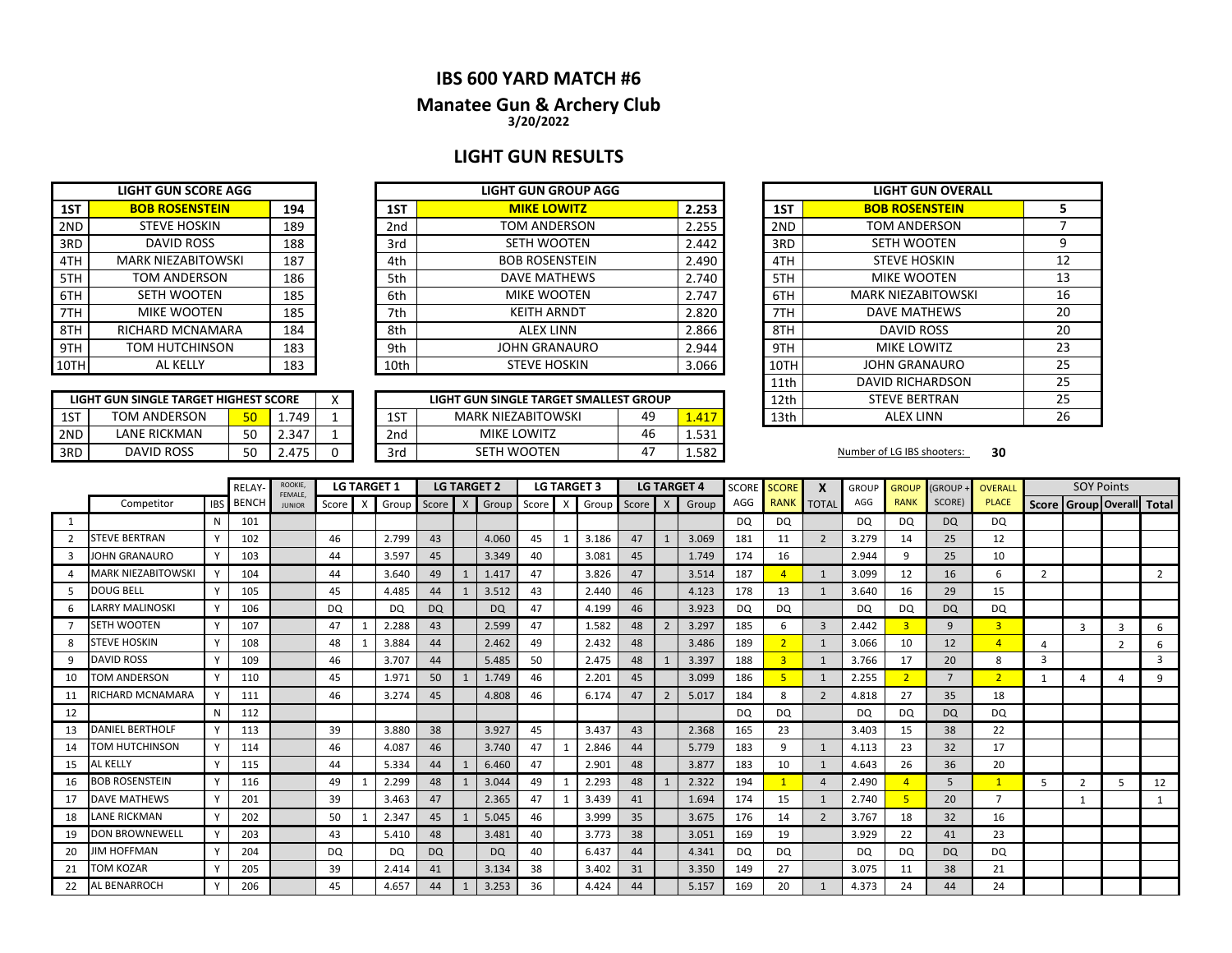|    |                         |            | <b>RELAY</b> | ROOKIE,<br>FEMALE. |       |   | <b>LG TARGET 1</b> |           |                | <b>LG TARGET 2</b>  |    |    | <b>LG TARGET 3</b> |       |   | <b>LG TARGET 4</b> | <b>SCORE</b> | <b>SCORE</b>   | X              | <b>GROUP</b> | <b>GROUP</b> | GROUP ·   | OVERALL        | <b>SOY Points</b> |   |                           |
|----|-------------------------|------------|--------------|--------------------|-------|---|--------------------|-----------|----------------|---------------------|----|----|--------------------|-------|---|--------------------|--------------|----------------|----------------|--------------|--------------|-----------|----------------|-------------------|---|---------------------------|
|    | Competitor              | <b>IBS</b> | <b>BENCH</b> | <b>JUNIOR</b>      | Score | X | Group              | Score X   |                | Group Score X Group |    |    |                    | Score | X | Group              | AGG          | <b>RANK</b>    | <b>TOTAL</b>   | AGG          | <b>RANK</b>  | SCORE)    | <b>PLACE</b>   |                   |   | Score Group Overall Total |
| 23 | <b>ALEX LINN</b>        | Y          | 207          |                    | 45    |   | 2.885              | 45        |                | 3.345               | 48 | 2  | 3.014              | 33    |   | 2.220              | 171          | 18             | 2              | 2.866        | 8            | 26        | 13             |                   |   |                           |
| 24 | <b>CORY TOLKSTORF</b>   | Y          | 208          |                    | DQ    |   | DQ                 | <b>DQ</b> |                | <b>DQ</b>           | 45 | -1 | 3.177              | 33    |   | 3.776              | DQ           | DQ             | $\mathbf{1}$   | DQ           | DQ           | <b>DQ</b> | DQ             |                   |   |                           |
| 25 | MIKE LOWITZ             | Y          | 209          |                    | 37    |   | 1.716              | 37        |                | 2.643               | 46 |    | 1.531              | 45    |   | 3.123              | 165          | 22             |                | 2.253        |              | 23        | 9              | 5                 |   | 5                         |
| 26 | MIKE WOOTEN             | Y          | 210          |                    | 49    |   | 2.358              | 48        | $\overline{2}$ | 2.697               | 48 |    | 2.615              | 40    |   | 3.318              | 185          | $\overline{7}$ | $\overline{4}$ | 2.747        | 6            | 13        | 5 <sup>1</sup> |                   | 1 |                           |
| 27 | <b>BOB LONGO</b>        |            | 211          |                    | 47    |   | 3.946              | 34        |                | 4.161               | 46 |    | 2.958              | 38    |   | 4.276              | 165          | 24             | 1              | 3.835        | 21           | 45        | 26             |                   |   |                           |
| 28 | <b>JOE IGNACIO</b>      | Y          | 212          |                    | 48    |   | 2.127              | 43        |                | 5.846               | 26 |    | 4.869              | 46    |   | 2.467              | 163          | 25             | 1              | 3.827        | 20           | 45        | 25             |                   |   |                           |
| 29 | <b>BARRY WILSON</b>     |            | 213          |                    | 37    |   | 4.019              | 48        |                | 3.240               | 40 |    | 5.371              | 47    |   | 2.586              | 172          | 17             | $\mathbf{1}$   | 3.804        | 19           | 36        | 19             |                   |   |                           |
| 30 | <b>KEITH ARNDT</b>      |            | 214          |                    | 39    |   | 2.675              | 36        |                | 3.611               | 44 |    | 2.337              | 49    |   | 2.656              | 168          | 21             | $\mathbf{1}$   | 2.820        | 7            | 28        | 14             |                   |   |                           |
| 31 | <b>DAVID RICHARDSON</b> |            | 215          |                    | 46    |   | 2.786              | 45        |                | 3.029               | 44 |    | 4.831              | 44    |   | 2.362              | 179          | 12             | 3              | 3.252        | 13           | 25        | 11             |                   |   |                           |
| 32 | <b>JERRY ESTES</b>      |            | 216          |                    | 36    |   | 2.986              | 39        |                | 4.855               | 48 |    | 2.359              | 39    |   | 7.972              | 162          | 26             | $\overline{2}$ | 4.543        | 25           | 51        | 27             |                   |   |                           |
| 33 |                         | N          | 301          |                    |       |   |                    |           |                |                     |    |    |                    |       |   |                    | DQ           | DQ             |                | DQ           | DQ           | <b>DQ</b> | DQ             |                   |   |                           |
| 34 |                         | N          | 302          |                    |       |   |                    |           |                |                     |    |    |                    |       |   |                    | DQ.          | DQ             |                | DQ           | DQ           | <b>DQ</b> | DQ             |                   |   |                           |
| 35 |                         | N          | 303          |                    |       |   |                    |           |                |                     |    |    |                    |       |   |                    | DQ.          | DQ             |                | DQ.          | DQ.          | DQ        | DQ             |                   |   |                           |
| 36 |                         | N          | 304          |                    |       |   |                    |           |                |                     |    |    |                    |       |   |                    | DQ           | DQ             |                | DQ           | DQ           | <b>DQ</b> | DQ             |                   |   |                           |
| 37 |                         | N          | 305          |                    |       |   |                    |           |                |                     |    |    |                    |       |   |                    | DQ           | DQ             |                | DQ           | DQ           | <b>DQ</b> | DQ             |                   |   |                           |
| 38 |                         | N          | 306          |                    |       |   |                    |           |                |                     |    |    |                    |       |   |                    | DQ           | DQ             |                | DQ           | DQ           | <b>DQ</b> | DQ             |                   |   |                           |
| 39 |                         | N          | 307          |                    |       |   |                    |           |                |                     |    |    |                    |       |   |                    | DQ           | DQ             |                | DQ           | DQ           | <b>DQ</b> | DQ             |                   |   |                           |
| 40 |                         | N          | 308          |                    |       |   |                    |           |                |                     |    |    |                    |       |   |                    | DQ           | DQ             |                | DQ           | DQ           | <b>DQ</b> | DQ             |                   |   |                           |
| 41 |                         | N          | 309          |                    |       |   |                    |           |                |                     |    |    |                    |       |   |                    | DQ           | DQ             |                | DQ           | DQ           | <b>DQ</b> | DQ             |                   |   |                           |
| 42 |                         | N          | 310          |                    |       |   |                    |           |                |                     |    |    |                    |       |   |                    | DQ.          | DQ             |                | DQ           | DQ.          | <b>DQ</b> | DQ             |                   |   |                           |
| 43 |                         | N          | 311          |                    |       |   |                    |           |                |                     |    |    |                    |       |   |                    | DQ           | DQ             |                | DQ           | DQ           | <b>DQ</b> | DQ             |                   |   |                           |
| 44 |                         | N          | 312          |                    |       |   |                    |           |                |                     |    |    |                    |       |   |                    | DQ           | DQ             |                | DQ.          | DQ.          | <b>DQ</b> | DQ             |                   |   |                           |
| 45 |                         | N          | 313          |                    |       |   |                    |           |                |                     |    |    |                    |       |   |                    | <b>DQ</b>    | DQ             |                | DQ           | DQ           | <b>DQ</b> | DQ             |                   |   |                           |